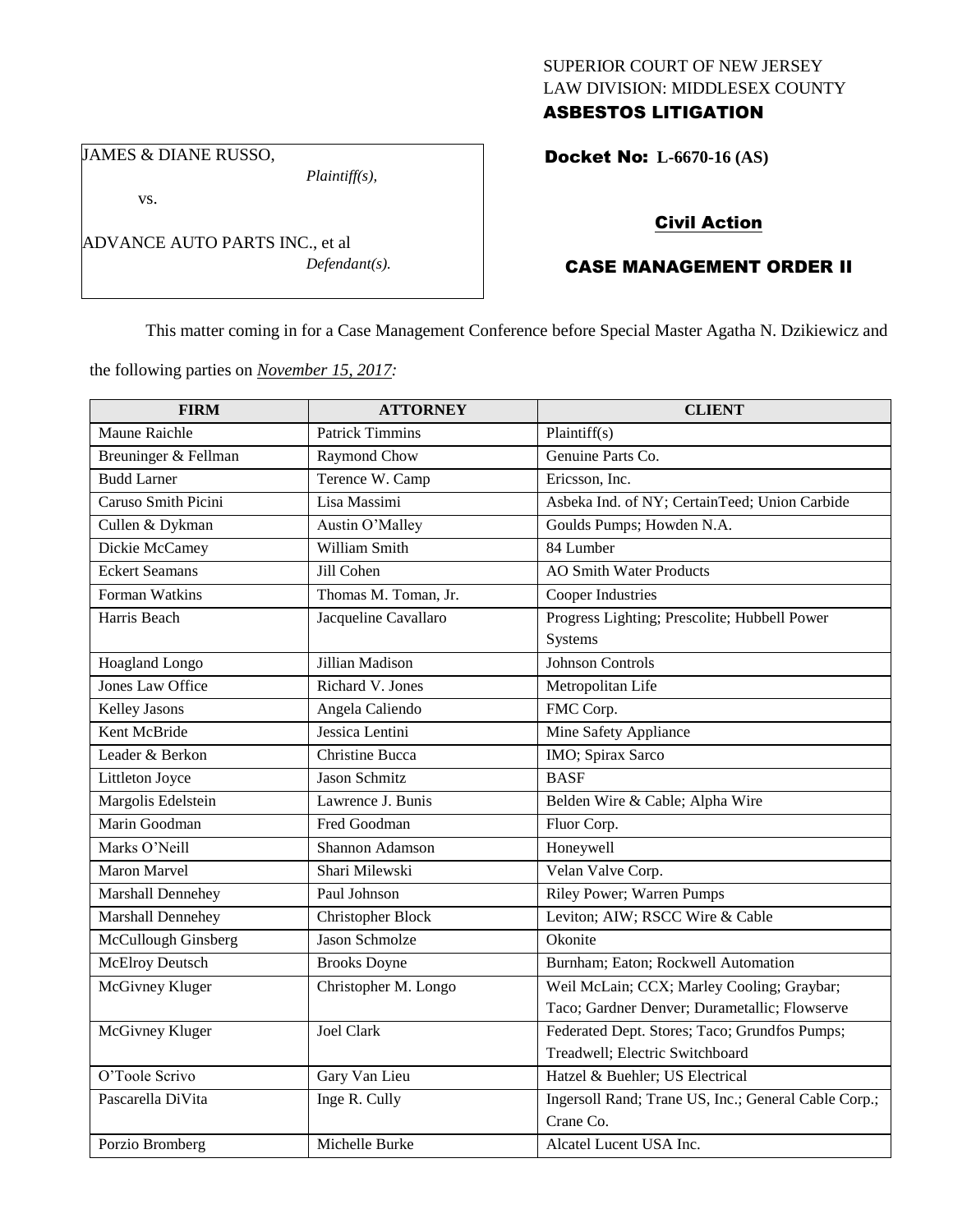| Potters & Della Pietra | <b>Gary Potters</b>   | Stevens Institute of Technology                 |
|------------------------|-----------------------|-------------------------------------------------|
| Reilly Janiczek        | Adrianna Exler        | Cleaver Brooks; Aurora Pump; Gould Electronics; |
|                        |                       | General Wire                                    |
| Rosenberg Jacobs       | Matthew E. Blackman   | Englewood Hospital                              |
| Segal McCambridge      | <b>Audrey Anyaele</b> | <b>BW/IP; Port Authority NY/NJ</b>              |
| Tanenbaum Keale        | Christopher Keale     | Borg Warner; Bryant Electric; CBS Corp.; Foster |
|                        |                       | Wheeler                                         |
| Wilbraham Lawler       | Benjamin D. Salvina   | PSE&G                                           |

IT IS on this **16th** day of **November, 2017**, *effective from the conference date;*

## ORDERED as follows:

Counsel receiving this Order through computerized electronic medium (E-Mail) shall be deemed by the court to have received a copy of the filed original court document. Any document served pursuant to this Order shall be deemed to be served by mail pursuant to *R*.1:5-2.

## **DISCOVERY**

| December 1, 2017  | Defendants shall serve answers to standard interrogatories by this date.                                                                                                                                    |
|-------------------|-------------------------------------------------------------------------------------------------------------------------------------------------------------------------------------------------------------|
| January 12, 2018  | Plaintiff shall propound supplemental interrogatories and document requests by this date.                                                                                                                   |
| February 16, 2018 | Defendants shall serve answers to supplemental interrogatories and document requests by this<br>date.                                                                                                       |
| January 12, 2018  | Defendants shall propound supplemental interrogatories and document requests by this date.                                                                                                                  |
| February 16, 2018 | Plaintiff shall serve answers to supplemental interrogatories and document requests by this<br>date.                                                                                                        |
| April 30, 2017    | Fact discovery, including depositions, shall be completed by this date. Plaintiff's counsel shall<br>contact the Special Master within one week of this deadline if all fact discovery is not<br>completed. |
| April 30, 2017    | Depositions of corporate representatives shall be completed by this date.                                                                                                                                   |

#### **EARLY SETTLEMENT**

June 22, 2018 Settlement demands shall be served on all counsel and the Special Master by this date.

# **SUMMARY JUDGMENT MOTION PRACTICE**

June 22, 2018 Plaintiff's counsel shall advise, in writing, of intent not to oppose motions by this date.

 $\_$  ,  $\_$  ,  $\_$  ,  $\_$  ,  $\_$  ,  $\_$  ,  $\_$  ,  $\_$  ,  $\_$  ,  $\_$  ,  $\_$  ,  $\_$  ,  $\_$  ,  $\_$  ,  $\_$  ,  $\_$  ,  $\_$  ,  $\_$  ,  $\_$  ,  $\_$  ,  $\_$  ,  $\_$  ,  $\_$  ,  $\_$  ,  $\_$  ,  $\_$  ,  $\_$  ,  $\_$  ,  $\_$  ,  $\_$  ,  $\_$  ,  $\_$  ,  $\_$  ,  $\_$  ,  $\_$  ,  $\_$  ,  $\_$  ,

- July 6, 2018 Summary judgment motions shall be filed no later than this date.
- August 3, 2018 Last return date for summary judgment motions.